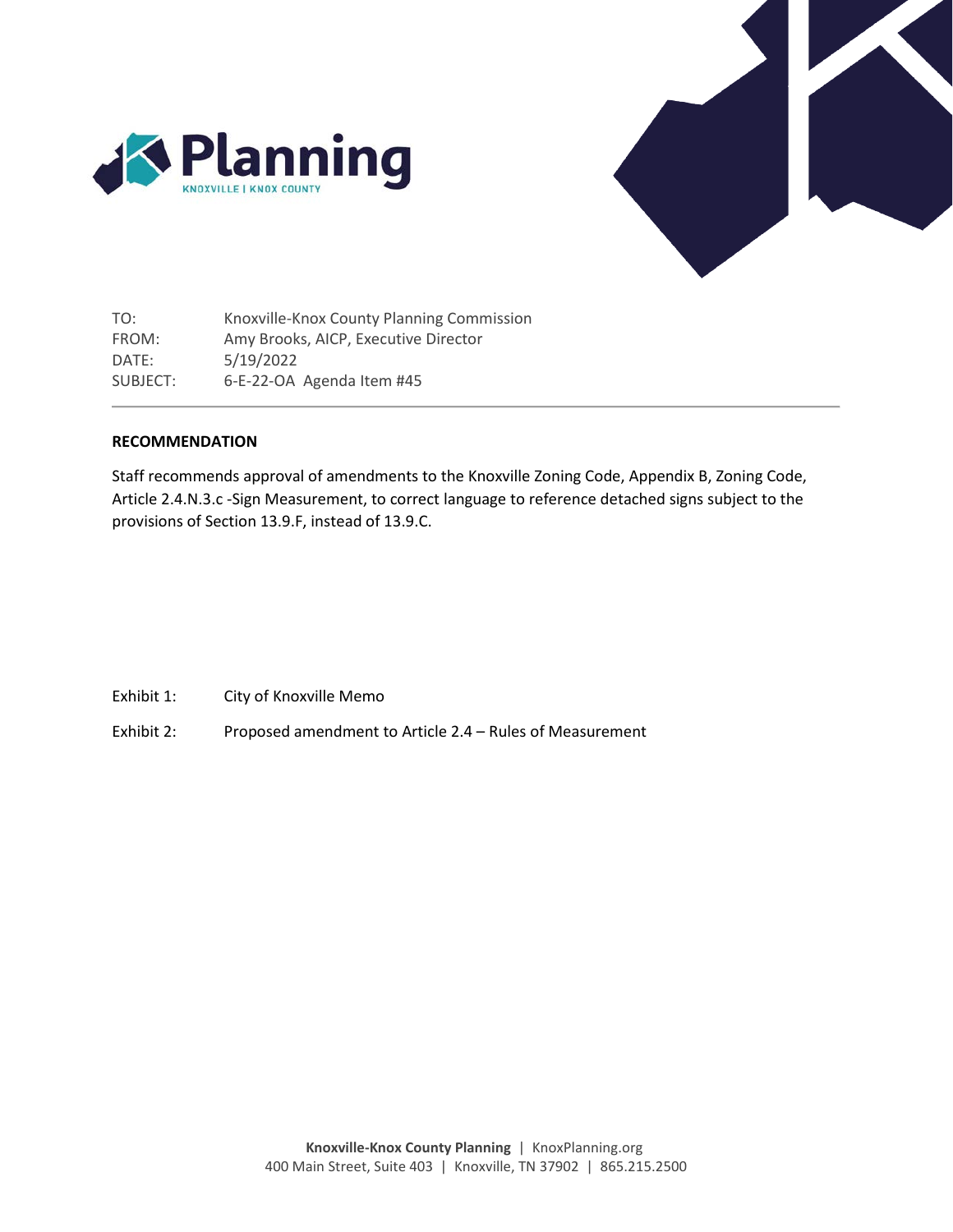

**Plans Review & Inspections Division** 

# **MEMORANDUM**

| DATE:        | May 19, 2022                                                           |
|--------------|------------------------------------------------------------------------|
| TO:          | <b>Planning Staff</b>                                                  |
| <b>FROM:</b> | <b>Peter Ahrens</b><br>Director of Plans Review & Building Inspections |
| RE:          | <b>Zoning Code Amendment</b>                                           |
|              | Article 2.4.N.3.c Sign Measurement                                     |

**Background** The Plans Review and Inspections Department requests the following amendments to the Zoning Code of the City of Knoxville, Article 2.4.N.3.c Sign Measurement.

• Article 2.4.N.3.c, in the zoning code needs to be amended to reference detached signs subject to the provisions of Section 13.9.F, instead of 13.9.C. This is a clerical error as the old zoning ordinance referenced signs in the commercial and industrial zone districts section, while the current language references signs in the historic overlay zoning districts.

The Department of Plans Review and Building Inspections recommends the adoption of these amendments to Article 2.4.N.3.c Sign Measurement of the Zoning Code, as indicated in the attachment.

# **Attachments**

1) Proposed amendments to Article 2.4.N.3.c Sign Measurement.

Sincerely,

Peter Ahrens Director of Plans Review & Building Inspections 865-215-3938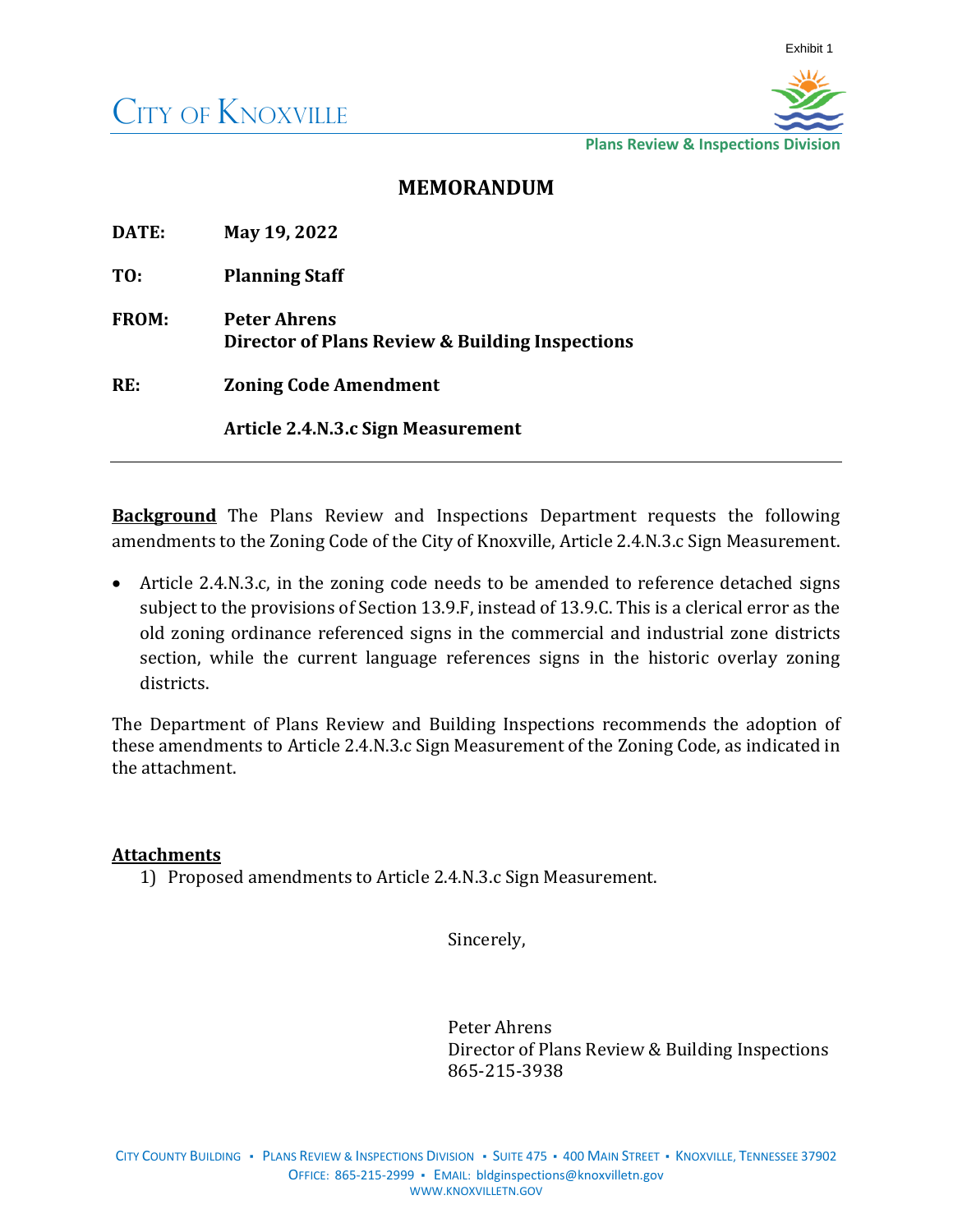# **2.4 RULES OF MEASUREMENT**

This section provides the rules of measurement for the dimensional standards and locational characteristics within the Code.

# A. **Blank Wall**

1. **Blank Wall—Ground Floor**

The horizontal linear dimension of contiguous building wall that does not contain fenestration, doors, or decorative elements such as banding, medallions, artwork such as murals and mosaics, change in wall plane, or other architectural or material embellishment. Any wall less than five feet in height is not considered to be a blank wall.



# **BLANK WALL—GROUND FLOOR**

### 2. **Blank Wall, Upper Floor**

The horizontal or vertical linear dimension of contiguous building wall that does not contain fenestration, doors, or decorative elements such as banding, medallions, artwork such as murals and mosaics, change in wall plane, or other architectural or material embellishment. Any wall with a minimum dimension of less than five feet (height or width) is not considered to be a blank wall.

# **BLANK WALL, UPPER FLOOR**



B. **Block and Blockface**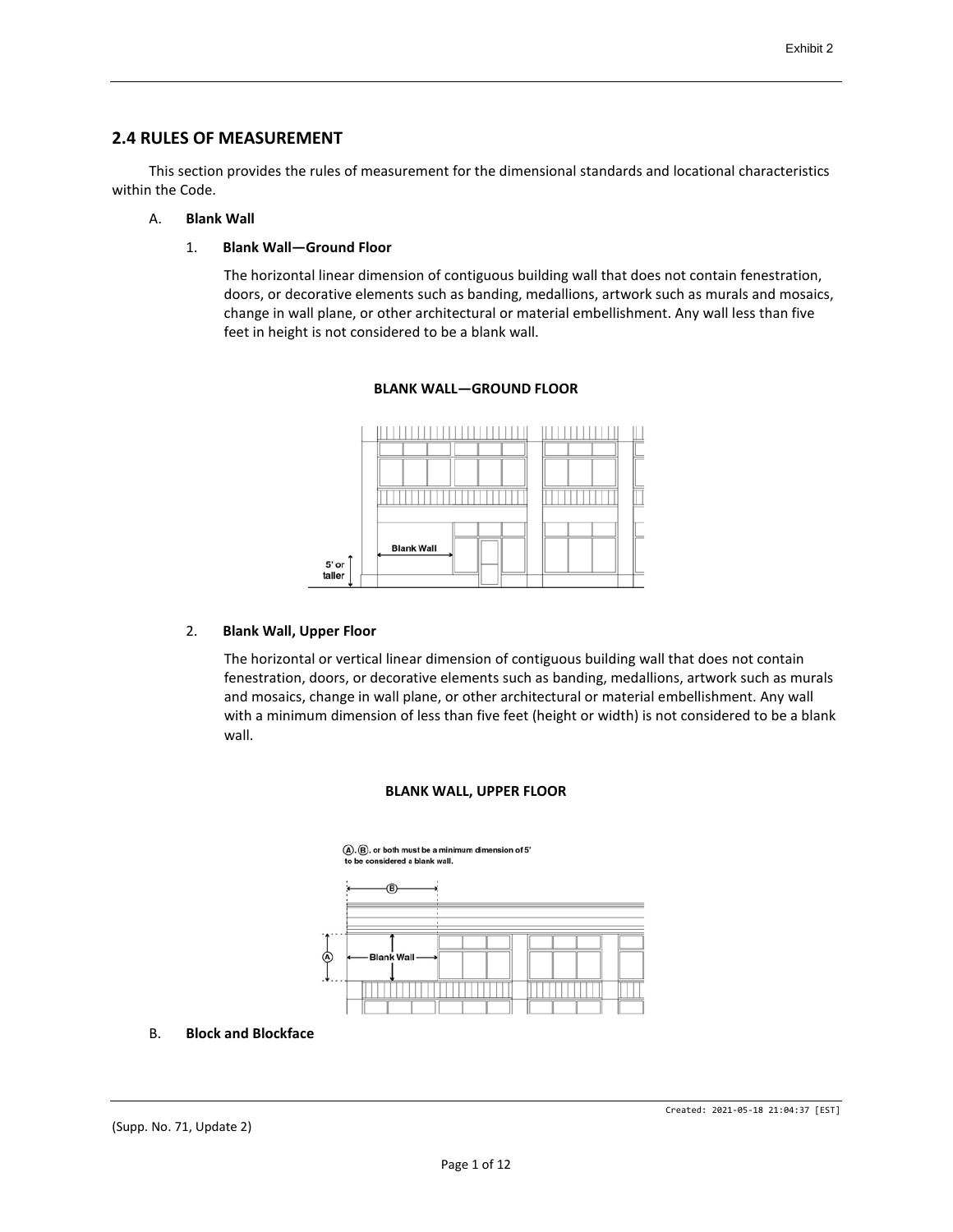- 1. A block is a tract of land bounded by streets, or a combination of streets and railroad rights-ofway, municipal boundary lines, and/or waterways.
- 2. Blockface is measured as that portion of a block or tract of land facing the same side of a single street and lying between the closest intersecting streets.



# **BLOCK AND BLOCKFACE**

### **BLOCK AND BLOCKFACE**



- C. **Build-To Dimensions.** Certain dimensional requirements with the district require structures to be constructed at a build-to dimension. A build-to requirement is a boundary or alignment, parallel to a lot line, where a structure must be placed. This Code includes three types of build-to dimensions:
	- 1. A build-to line (BTL) is a set building line on a lot, measured parallel from the front and/or corner side lot line, where the structure must be located. The building façade must be located on the build-to line. Façade articulation, such as window or wall recesses and projections are not counted as the building façade line, which begins at the applicable façade wall. Placement of a building at a build-to line must not violate line of sight requirements. In such case, where the City Engineer determines that line of sight would be encroached upon, the build-to line must be that point on the lot where the line of sight requirement is no longer violated.
	- 2. A build-to zone (BTZ) is the area on a lot, measured parallel from the front and/or corner side lot line, where a structure must locate within the minimum and maximum range of setback provided. The building façade must be located within the build-to zone. Façade articulation, such as window or wall recesses and projections are not counted as the building façade line, which begins at the applicable façade wall. Placement of a building at a build-to zone must not violate line of sight requirements. In such case, where the City Engineer determines that line of sight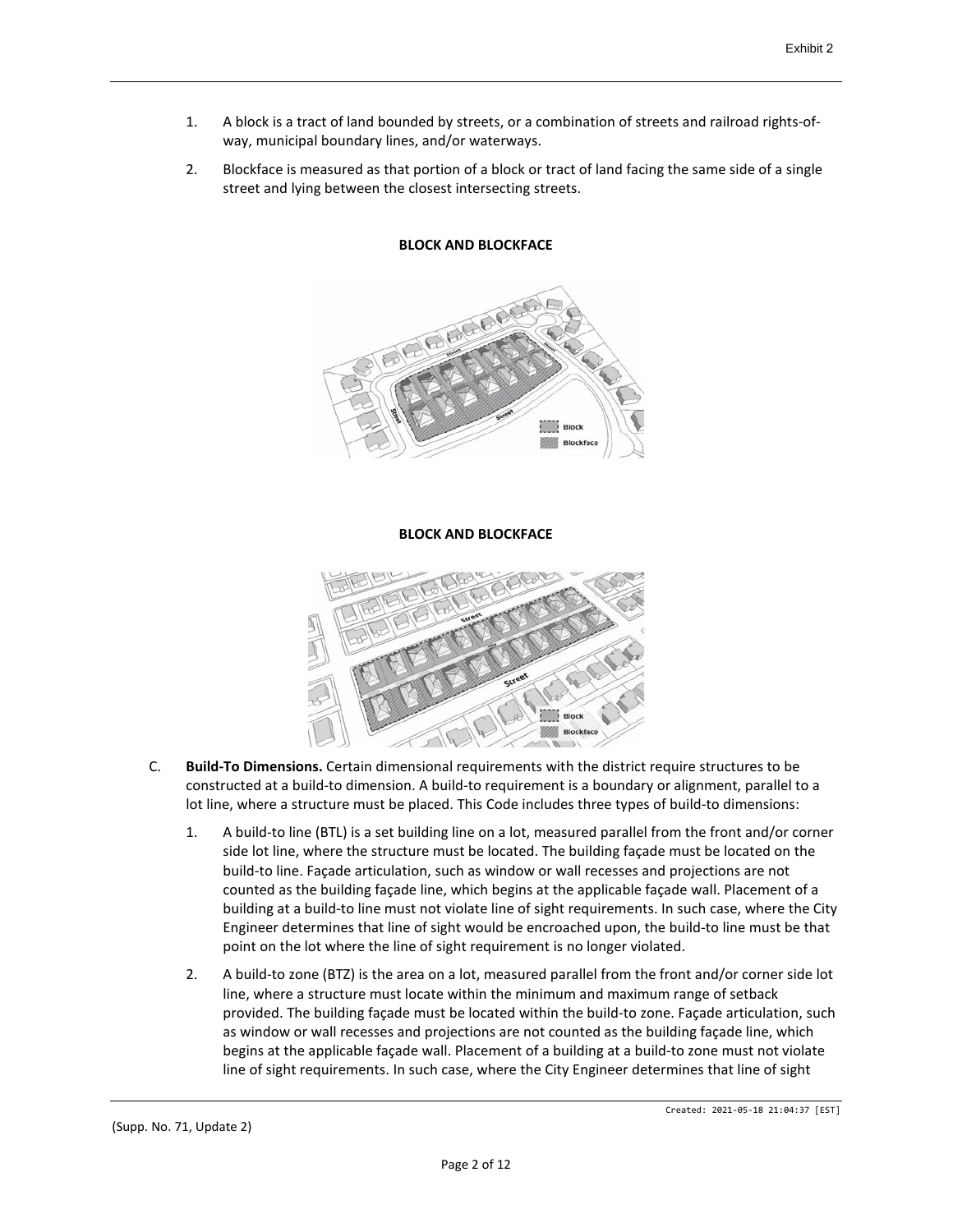would be encroached upon, the maximum dimension of the build-to zone range must be that point on the lot where the line of sight requirement is no longer violated.

3. A build-to percentage specifies the percentage of the building façade that must be located within a build-to line or build-to zone. Façade articulation, such as window or wall recesses and projections, do not count against the required build-to percentage. Plazas and other open space features are counted as meeting the build-to percentage. Build-to percentage is calculated by building façade, not lot width.



### **BUILD-TO PERCENTAGE**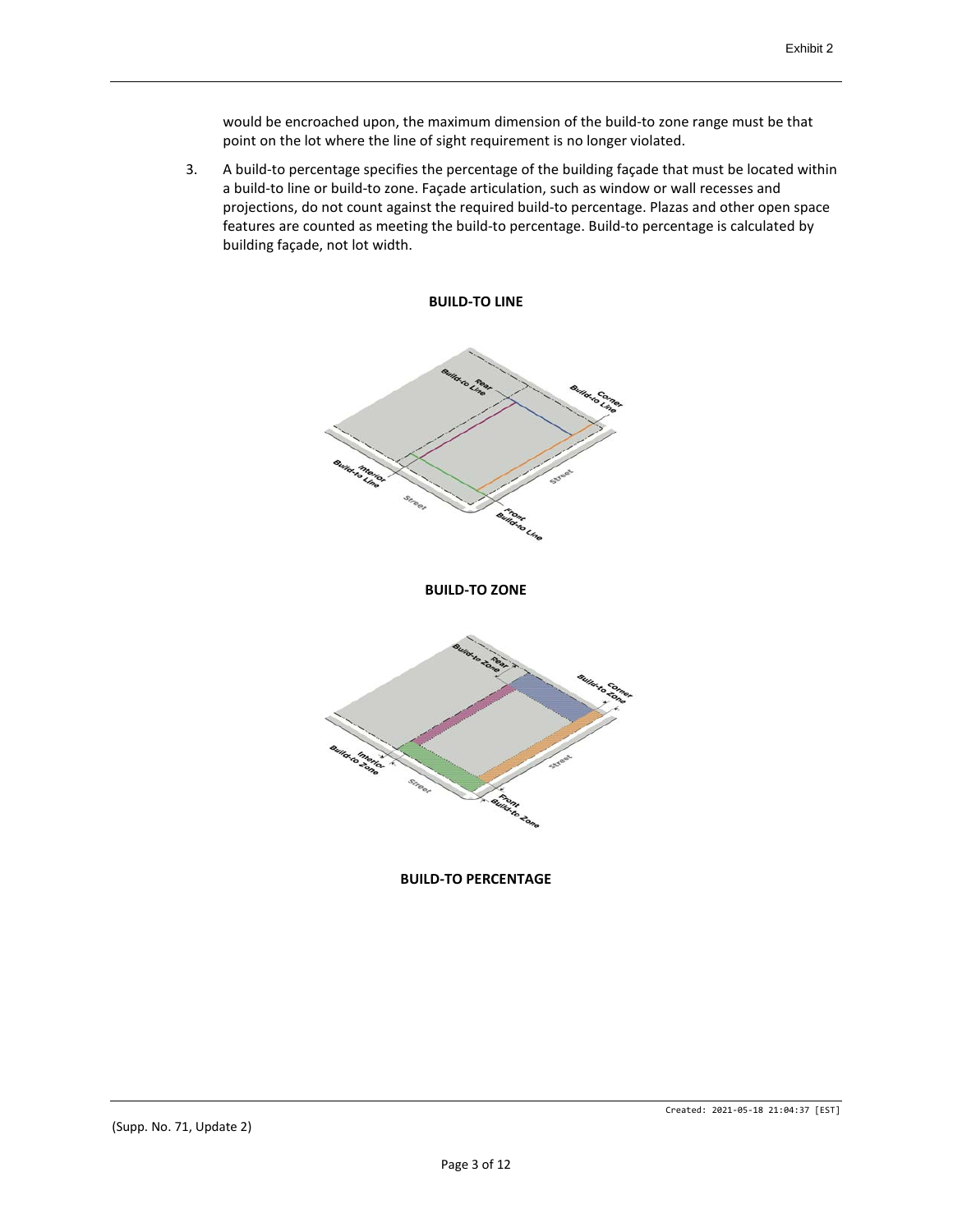

The following are examples of how build-to lines (BTL) and build-to zones (BTZ) are applied. When the front setback BTL is indicated as 5', the structure must be built at 5' from the front lot line. When the front setback BTZ is indicated as 0' to 10', the structure must be built within that range, shown in the example below as 5'; the property owner may choose any setback within that range.

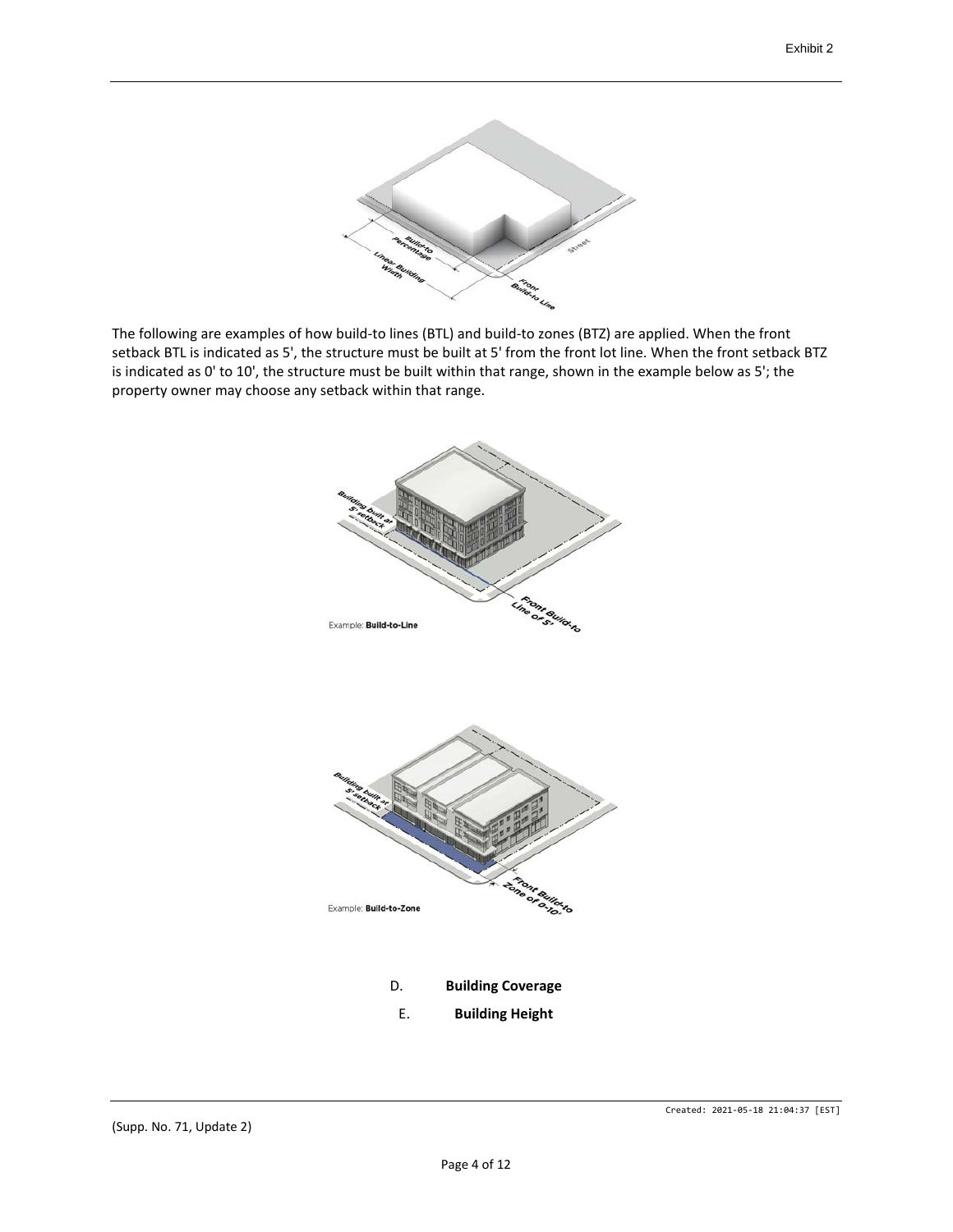# **BUILDING HEIGHT**







- 3. The following structures or parts thereof are exempt from maximum height limitations, unless otherwise limited by any height restriction imposed by any airport authority, or other similar federal, state, or local authority.
	- a. Public utility poles, towers, and wires. This does not include wireless telecommunication towers and wind turbines that are regulated separately by this Code.
	- b. Water tanks and standpipes.
	- c. Building appurtenances such as chimneys, parapet walls, skylights, steeples, flag poles, smokestacks, cooling towers, elevator bulkheads, fire towers, water towers, stacks, stage towers, or scenery lofts, tanks, ornamental towers and spires, rooftop accessory structures, recreational facilities, necessary mechanical appurtenances, or penthouses to house mechanical appurtenances.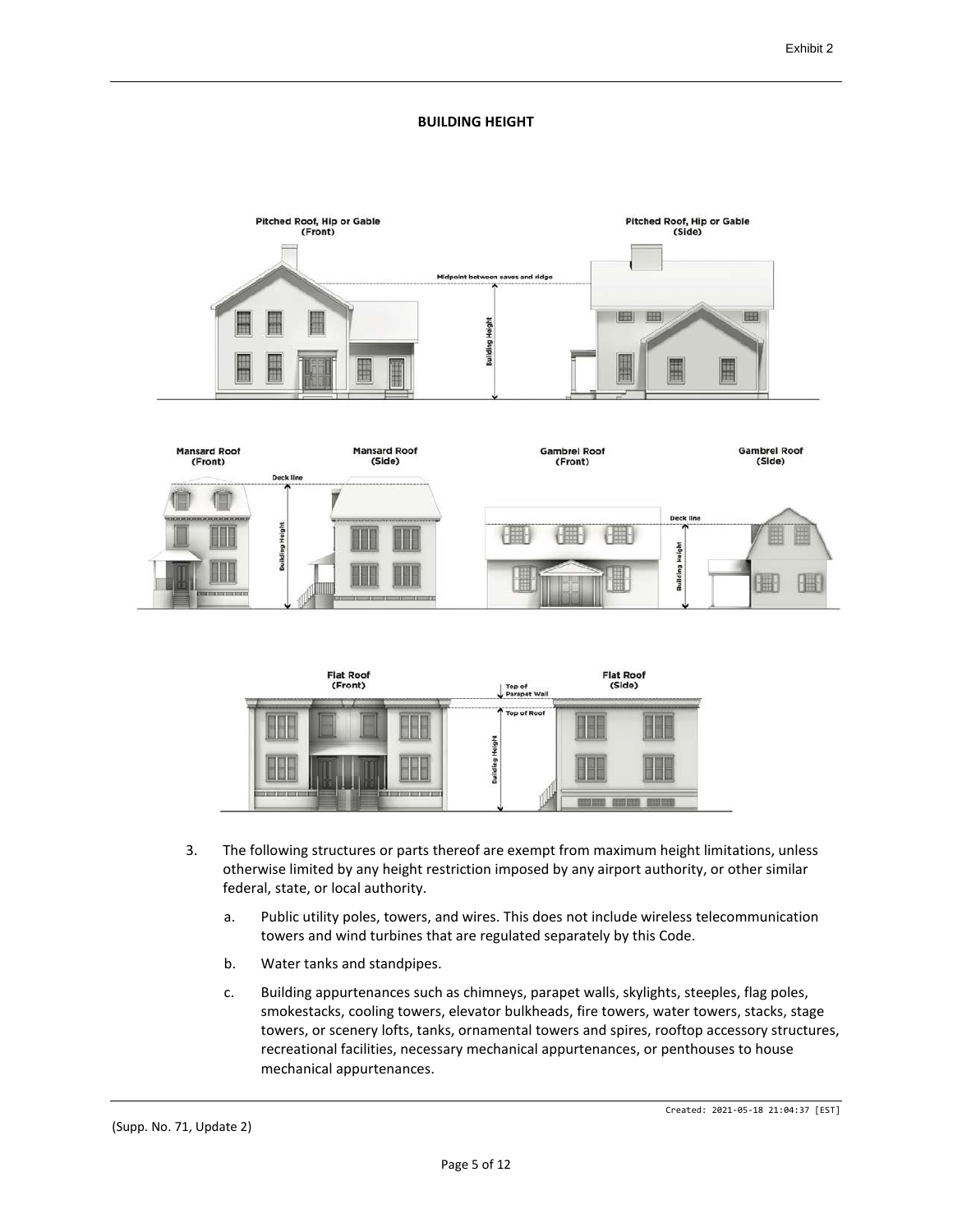# F. **Floor Area Ratio (FAR)**

The ratio of building area to parcel area. FAR is calculated by adding all of the areas of each floor of the building together and dividing by the gross area of the parcel on which the building is sited.

# G. **Gross Floor Area (GFA)**

The gross floor area (GFA) of a structure is the sum of the gross horizontal areas of all floors of the structure as measured from the exterior faces of the exterior walls or from the centerline of walls separating two buildings.

### H. **Impervious Surface Coverage**

Impervious surface coverage is a measure of intensity of land use that represents the portion of a site that is occupied by structures, pavement, and other impervious surfaces that do not allow for the absorption of water into the ground. Maximum impervious surface of a lot is calculated as the percentage of all impervious surface area against the total area of the lot. When a permeable pavement system is used, it is calculated as 50% impervious surface subject to approval by the Department of Engineering.

I. **Lot**

A lot is the basic development unit for determination of lot area, depth, and other dimensional regulations. The following describes the types of lot configurations:

- 1. An interior lot is a lot other than a corner or through lot, bounded by two interior side lot lines.
- 2. A corner lot is a lot situated at the junction of, and abutting on, two or more intersecting streets.
- 3. A through lot is a lot that fronts upon two parallel streets, or which fronts upon two streets which do not intersect at the boundaries of the lot. A through lot is also called a double frontage lot.
- 4. A flag lot is platted so that the main building site area (the "flag") is set back from the street on which it fronts and includes an access strip (the "pole") connecting the main building site with the street.

**LOT TYPE**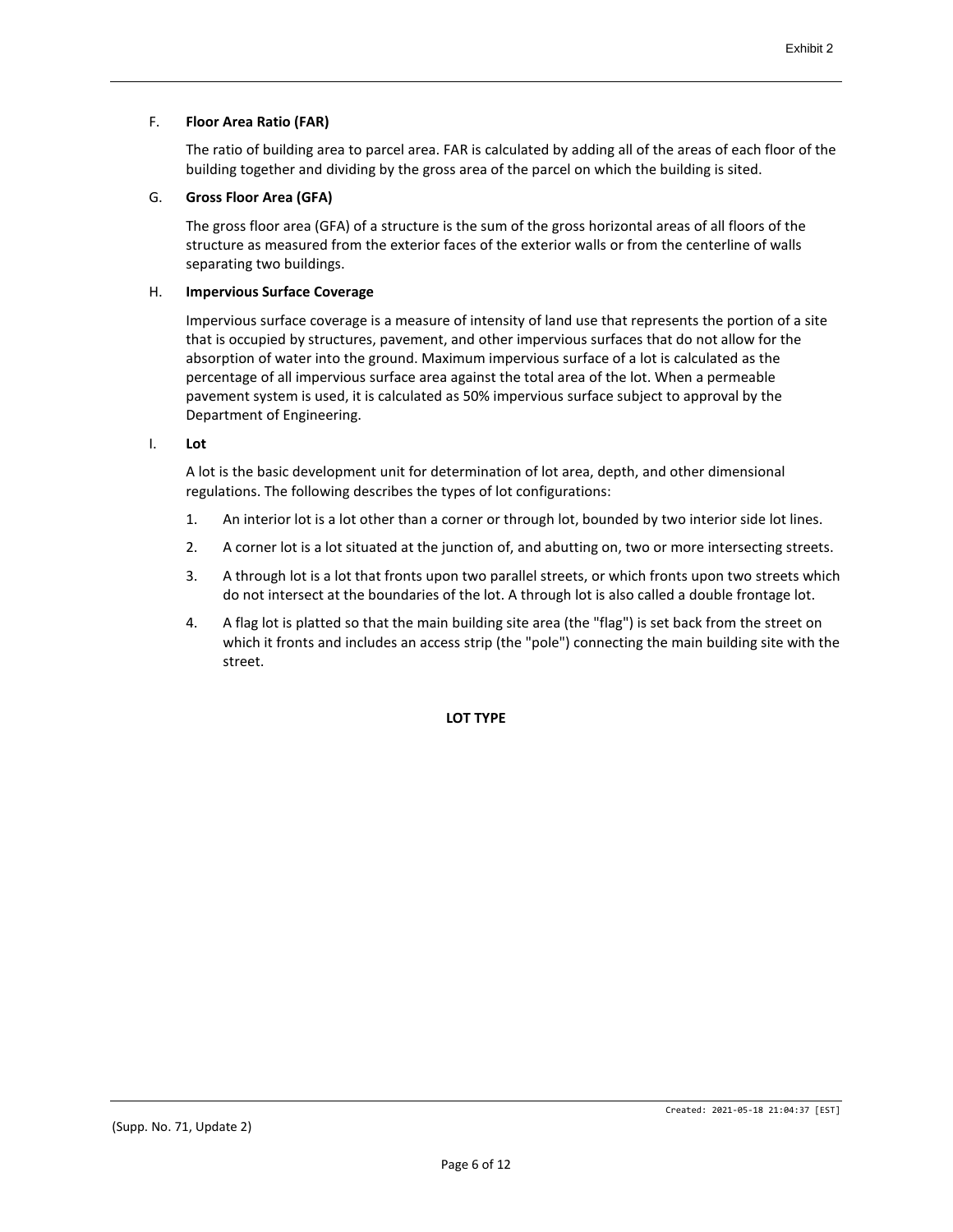

### J. **Lot Area**

The total area within the boundaries of a lot, excluding any street right-of-way, usually defined in acres or square feet. When applicable, lot area must be calculated above the full summer pool mark.

### K. **Lot Depth**

The distance measured from the front lot line to the rear lot line. For lots where the front and rear lot lines are not parallel, the lot depth is the depth calculated at the deepest part of the lot.

### L. **Lot Line**

A line of record bounding a lot, as indicated on an approved, filed, and recorded subdivision plat, which divides one lot from another lot or from a public or private street or any other public or private space.

- 1. Any lot line that is not a front, corner side, or rear lot line is an interior lot line.
- 2. A rear lot line on a pointed lot is an imaginary line parallel to and farthest from the front lot line, not less than ten feet long and wholly within the lot.

#### M. **Lot Width**

- 1. For regular lots, lot width is the horizontal distance between the side lot lines measured at right angles to its depth along a straight line parallel to the required front setback, build-to line, or farthest build-to line comprising a build-to zone.
- 2. On a lot with a radial (curved) front lot line, lot width is measured as follows:
	- a. A line is drawn at the midpoint of the lot between the side lot lines, extending from the front lot line to the rear lot line.
	- b. Where the required front setback intersects the midpoint line at a right angle, a line is drawn perpendicular to the midpoint line.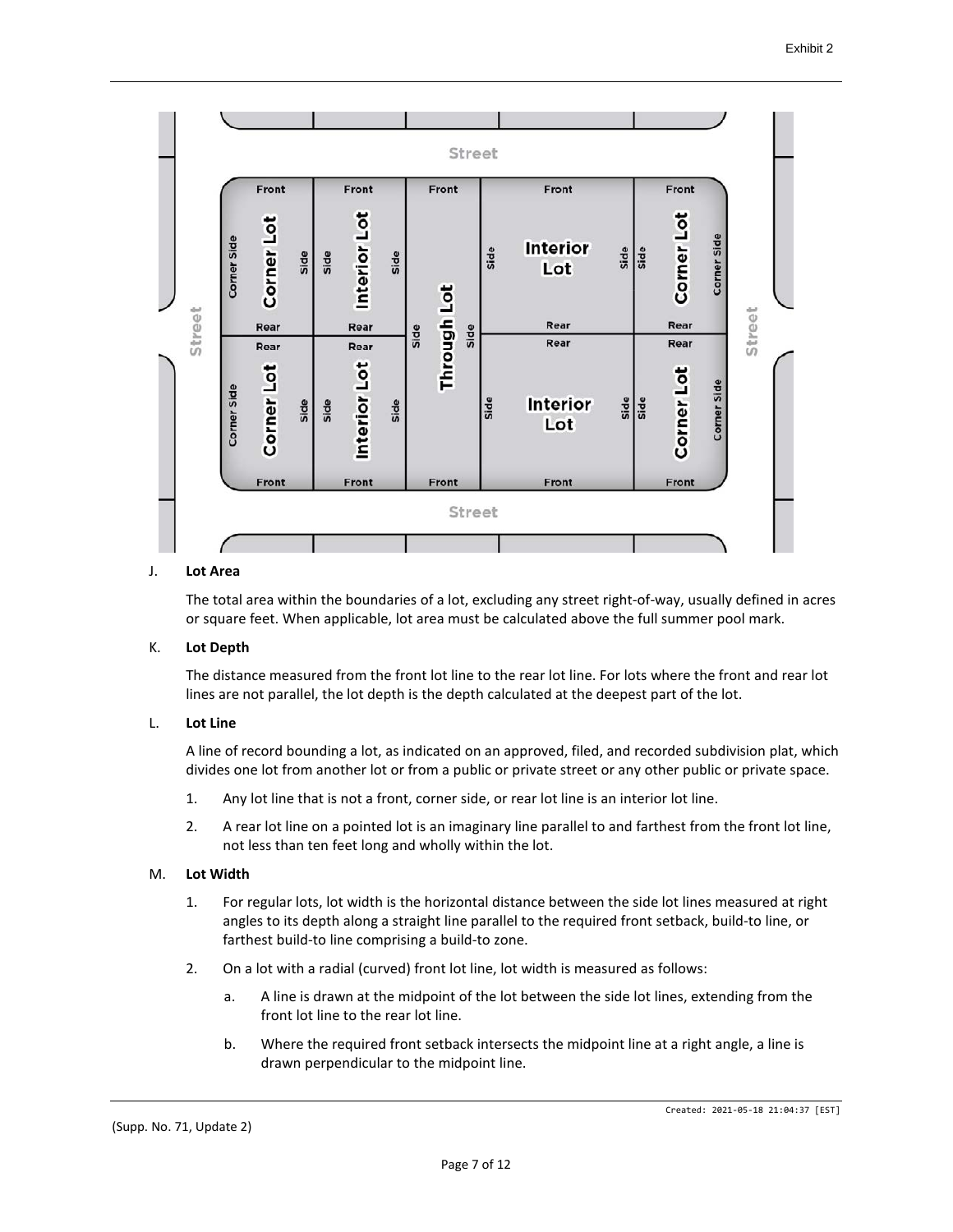- c. Lot width is determined as the length of the line between side lot lines.
- d. Where the side lot lines angle to increase width towards the rear, the required lot width measured at the required setback is 75 percent of the lot width required by the zoning district.
- 3. For flag lots, lot width is measured at the required front setback as defined in this section.



# **LOT WIDTH**

### N. **Sign Measurements**

### 1. **Sign Area**

- a. For detached signs, the total sign area is measured by calculating the entire area enclosed by the perimeter of the extreme limits of the sign cabinet or module, exclusive of embellishments such as pole coverings, framing, decorating roofing, and any appurtenances required by the Building Code.
- b. For attached signs, the total sign area is measured by calculating the entire area enclosed by the perimeter of the extreme limits of the sign cabinet, or, if the sign face is not a part of a sign cabinet, the sign copy, including vertical and horizontal spacing between letters and logos on the sign face.
- c. A sign designed to be viewed from two different directions is considered as one sign, provided that the two sign faces cannot be more than 42 inches apart if parallel, nor form an angle of more than 90 degrees.
- d. If the attached or detached sign or sign structure is internally illuminated or back lit by any means, the entire area is included within the allowable sign area calculation for the site.
- e. The area of a three-dimensional sign is calculated as the total area of the smallest rectangle, circle or square that fully encloses the largest profile of the three-dimensional sign.

### 2. **Maximum Allowed Sign Area**

### a. **Primary Building Elevation**

For the purposes of determining maximum allowed sign area for attached signs: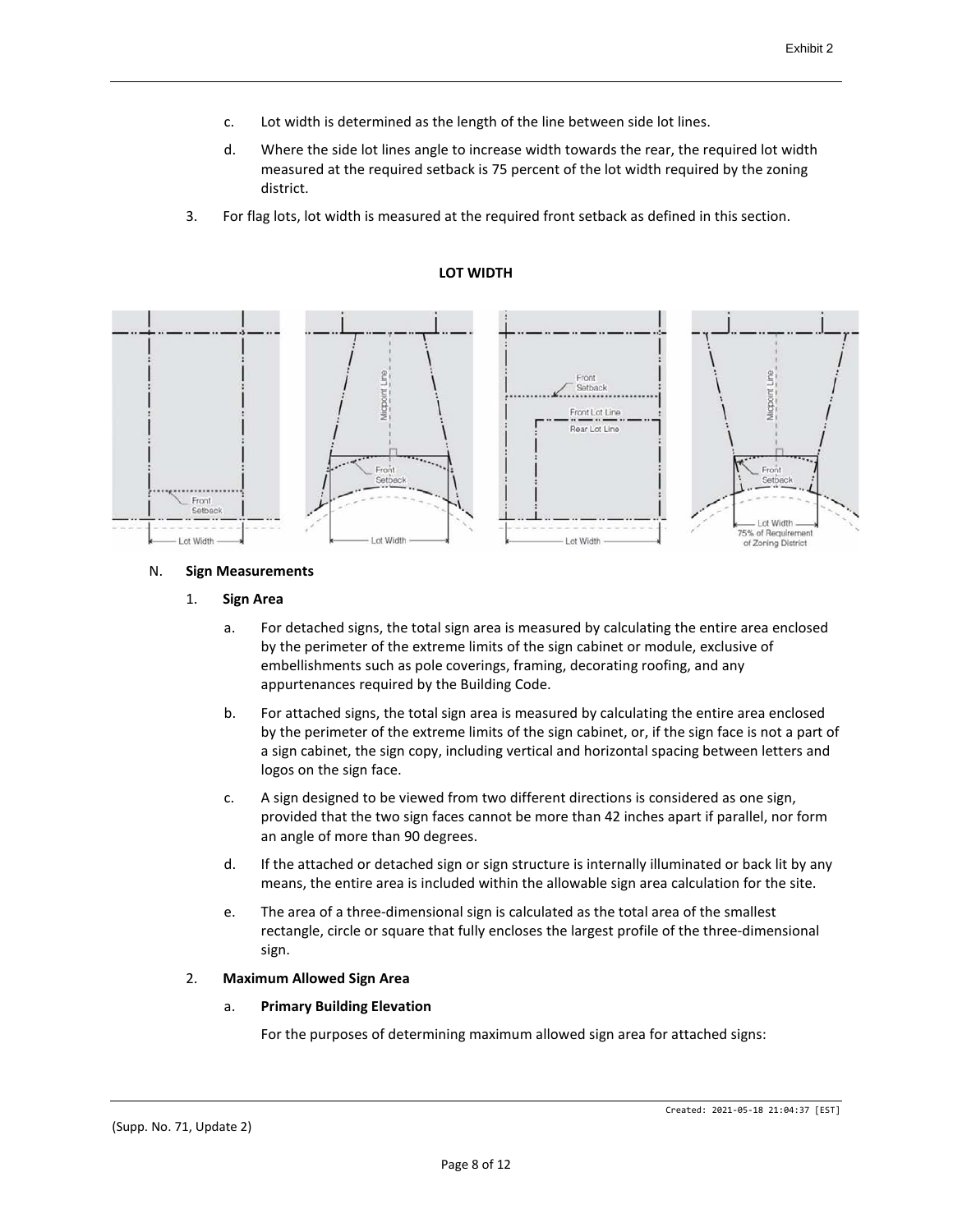- i. The primary building elevation is any elevation that faces onto a street right-ofway to which the parcel has street frontage and has the principal entrance to the building, or has an entry used primarily for customers or clients.
- ii. The wall area of the primary building elevation is determined as follows:
	- (A) When architectural elevations are provided that accurately and to scale depict the elevation of the structure, the wall area of the elevation is the area of the vertical wall surface of the building elevation exclusive of roofs, parapets, and false facia; except that a parapet on the primary building elevation, if it is part of a parapet of a uniform height on three sides of a structure and of a similar and uniform building material may be included in the elevation area, but decorative parapet extensions of irregular height on one or two sides of a structure are excluded from the calculation.
	- (B) When architectural plans are not provided, it is assumed that the height of the elevation of the first floor is 12 feet and that the height of the elevation of all floors above the first floor is ten feet per floor. The area of the elevation is then calculated based on the formula:

[building length  $\times$  12 ft. (first floor)] + [building length  $\times$  10 ft. per each additional floor] = elevation area.

### b. **Canopies Over Gasoline Pumps**

For the purposes of determining maximum allowed sign area, the vertical surface of canopies over gasoline pumps is considered as part of the wall surface of an elevation.

### 3. **Sign Height**

- a. Sign height is computed as the distance from the base of the sign structure to the top of the highest attached component of the sign, using as the base of the sign structure either of the following provisions:
	- i. The finished grade of the property below the sign; or
	- ii. The roadway surface at the nearest edge of pavement of the street that provides primary access to the site.
- b. The finished grade of the property is construed for this purpose to be the final established grade after development, exclusive of any filling, berming, mounding, or excavating primarily for the purpose of locating a sign.
- c. For detached signs subject to the provisions of Section 13.9.C.F on property that shares a common property line with an interstate highway or for detached signs on property that does not share a common property line but such signs are located within 100 feet of the right-of-way of an interstate highway, the highest interstate roadway surface as measured from the sign to the crown of the roadway surface on a line perpendicular to the interstate right-of-way, or radial to the right-of-way when the subject sign is located in proximity to a curved interstate right-of-way may be used to determine the greatest allowable height.

### 4. **Sign Spacing**

All distances related to spacing of signs are measured along a straight line between the two closest points of the sign structures.

### 5. **Setback for Detached Signs**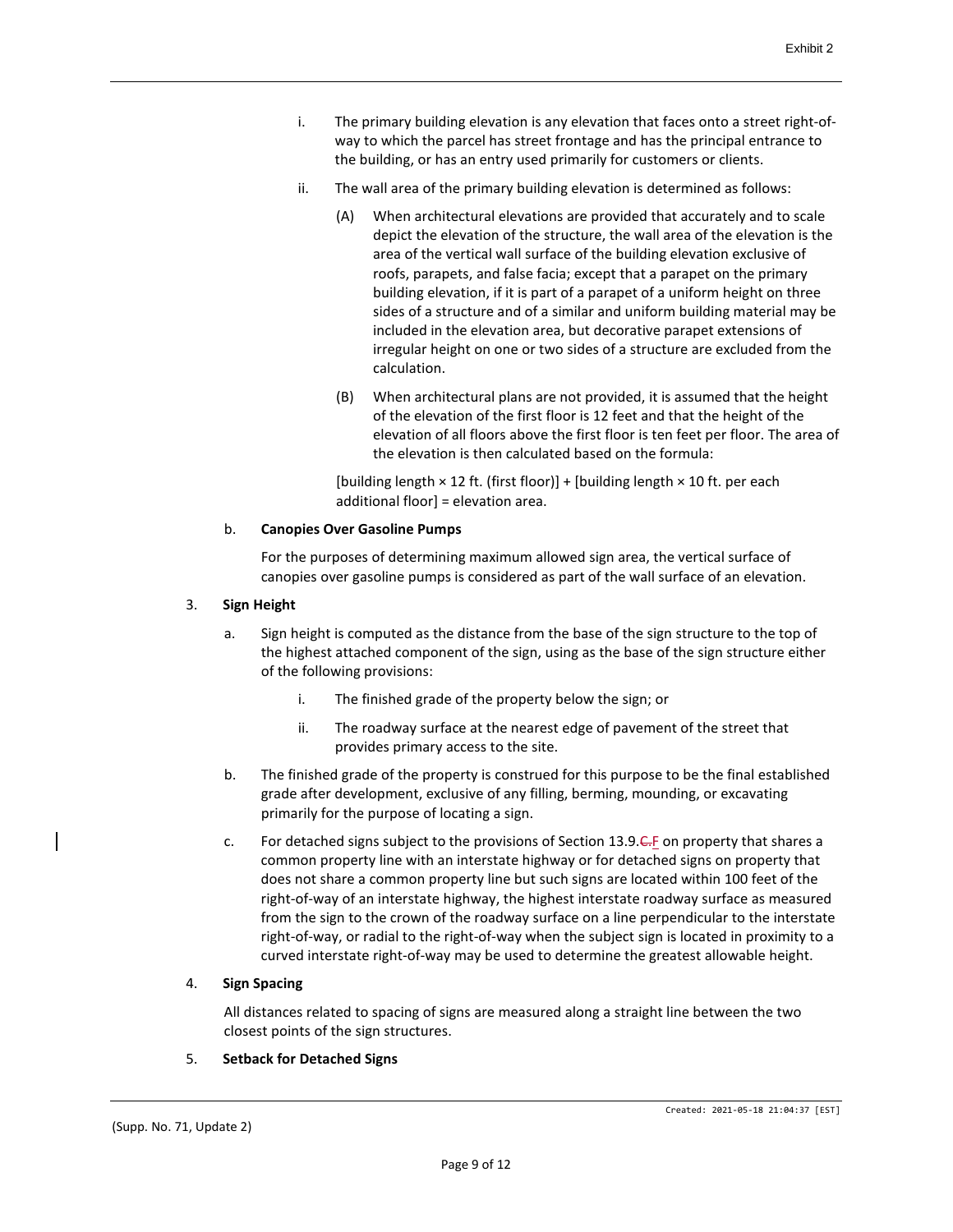The setback is measured from the farthest most protrusion of the sign to the nearest point of a property line, street right-of-way or edge of pavement. The interstate highway right-of-way is considered a side or rear lot line for the purposes of determining the minimum setback required.

# O. **Yards and Setbacks**

### 1. **General Definitions**

- a. A yard is the open space area between the building line, of a principal building and the adjoining lot lines, exclusive of façade articulation, such as window or wall recesses and projections.
- b. A required setback is the required minimum distance a principal building must be located from a lot line, which is unoccupied and unobstructed by any projections of a principal building, unless permitted by this Code.
	- i. A build-to zone or build-to line is considered a required setback.
	- ii. In the case of a build-to line it is where the principal building must be located.
	- iii. In the case of a build-to zone, it is the defined area (defined by minimum and maximum build-to lines) where the principal building must be located.
- c. A setback may be equal to or lesser than a yard.
- d. A setback is located along the applicable lot line for the minimum depth specified by the zoning district in which such lot is located.

# 2. **Front Yard and Front Setback**

The front yard and front setback extend the full width of the lot between side lot lines measured perpendicular to the front lot line.

- a. Front Yard: A front yard is located between a principal building line and the front lot line.
- b. Front Setback: A front setback is the required minimum distance per the zoning district that a principal building must be located from the front lot line.
- c. A front setback is measured from the front lot line.
- d. Front setbacks on irregular lots are subject to the additional provisions:
	- i. On a lot with a radial (curved) front lot line, the required front setback, as measured from the right-of-way line follows the curve of the lot line.
	- ii. For flag lots, the front yard and setback is measured from the rear lot line of the lot that separates the flag portion of the lot from the street.
- e. Where front yard averaging is permitted, the average front setback of lots on the same side of the blockface are used to establish the required front setback.

### 3. **Interior Side Yard and Interior Side Setback**

The interior side yard and interior side setback extend along the interior side lot line between the front and rear yard or setback, measured perpendicular to the interior side lot line.

- a. Interior Side Yard: An interior side yard is located between a principal building line and the interior side lot line.
- b. Interior Side Setback: An interior side setback is the required minimum distance per the zoning district that a principal building must be located from the interior side lot line.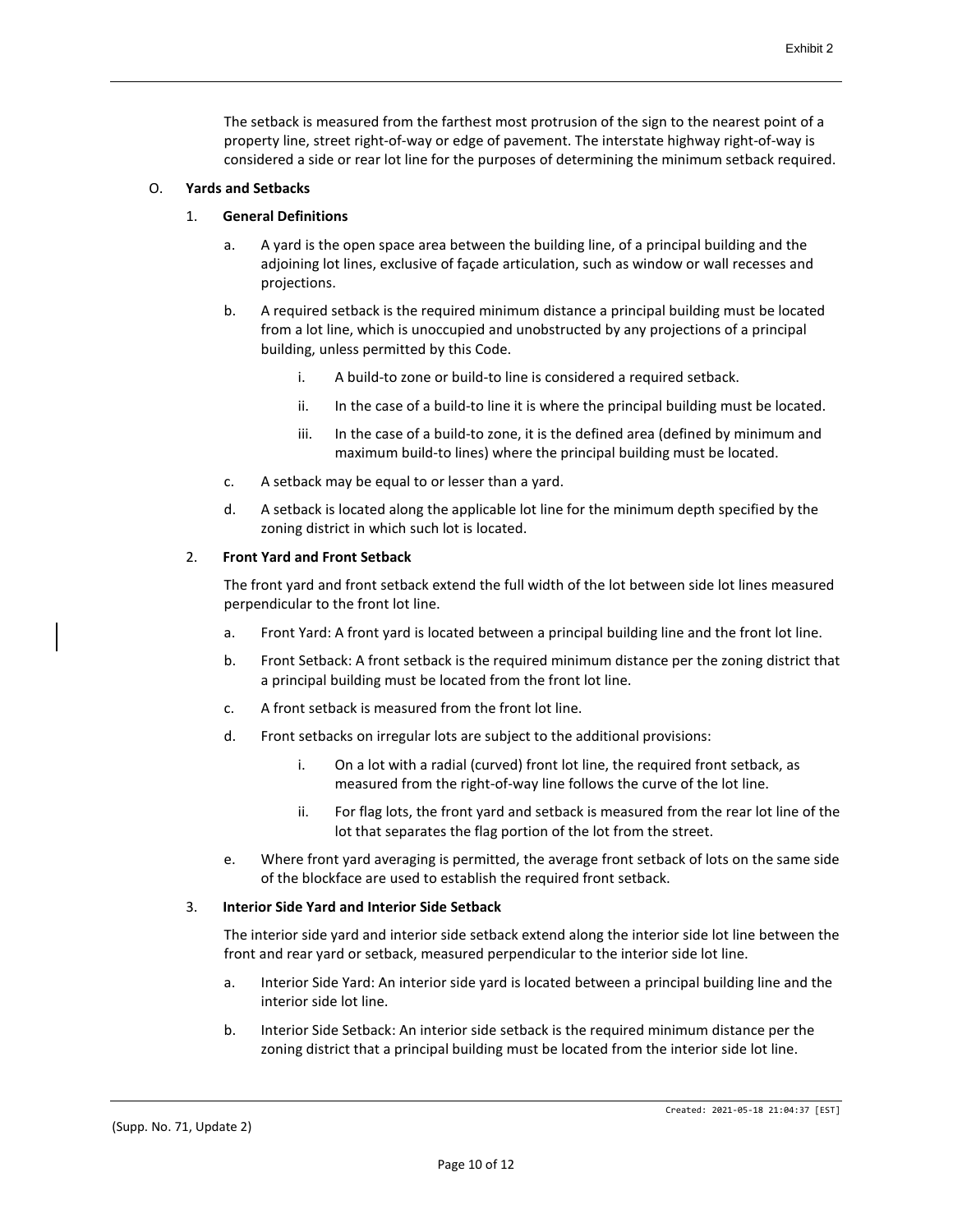c. For townhouse developments, the interior side yard and interior side setback are applicable to end units only.

### 4. **Corner Side Yard and Corner Side Setback**

The corner side yard and corner side setback extend along the corner side lot line between the front yard or front setback and the rear lot line, measured perpendicular to the corner side lot line.

- a. Corner Side Yard: A corner side yard is located between a principal building line and the corner side lot line.
- b. Corner Side Setback: A corner side setback is the required minimum distance per the zoning district that a principal building must be located from the corner side lot line.

### 5. **Rear Yard and Rear Setback**

The rear yard and rear setback extend between interior side lot lines, measured perpendicular to the rear lot line.

- a. Rear Yard: A rear yard is located between a principal building line and the rear lot line.
- b. Rear Setback: A rear setback is the required minimum distance per the zoning district that a principal building must be located from the rear lot line.
- c. In the case of a corner lot, the rear yard and rear setback extend between the interior side lot line to the required corner side setback for the [corner lot], measured perpendicular to the rear lot line.



# **SETBACKS**

**YARDS**